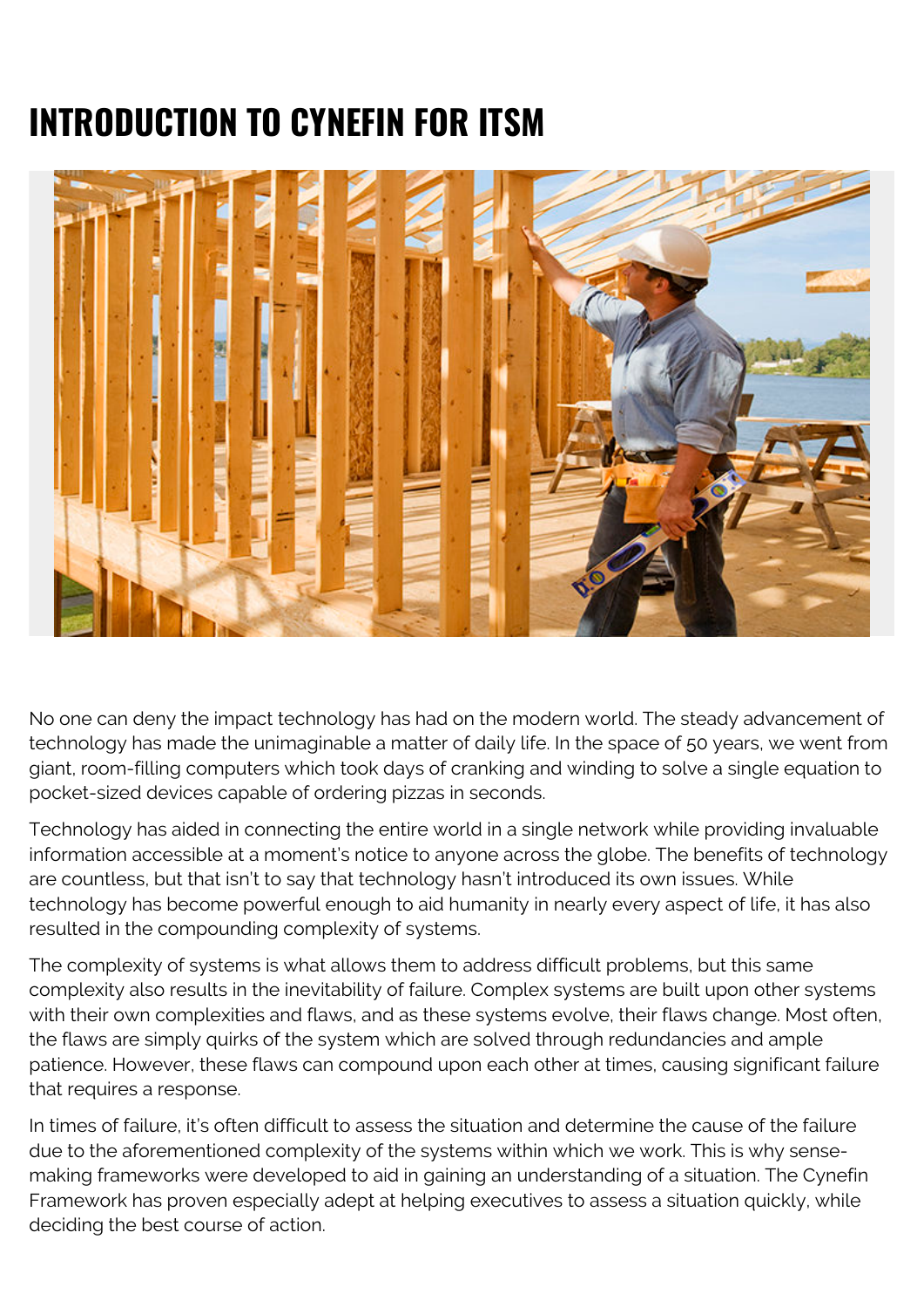## **What is Cynefin? (And How Do You Pronounce It?)**

Cynefin (pronounced kuh-nev-in) is a Welsh word that means "habitat" or "place". More specifically, cynefin means a place of multiple belongings and refers to the idea that we are the products of our own complex histories. This is important to know because the Cynefin Framework is built specifically for making sense of complex systems, taking into account the various essential and intertwining aspects of a business.

The Cynefin Framework is geared for aiding executives in gaining a sense of context, allowing them to view issues from new perspectives, incorporate complex concepts, and apply this newfound insight to address real-world issues. It is a "sense-making" model that breaks every problem down into one of four system categories: simple systems, complicated systems, complex systems, and chaotic systems.

#### **Cynefin Framework: Simple Systems**

The first category in the Cynefin Framework is called a simple system. Within a simple system, the relationship between cause and effect exists, This relationship is predictable, repeatable, and understood. The simple order category is established to be one where this cause-effect relationship is clear to anyone with a basic understanding of the system. The decision model for this category is: Sense - Categorize - Respond. These types of issues are resolved through the application of best practices.

#### **Cynefin Framework: Complicated Systems**

In the complicated domain, there still exists a relationship between cause and effect like in a simple system. The difference is that this relationship is not self-evident. In other words, there is a correct answer or solution to the problem but finding that answer and applying the solution will require expertise. The decision model for complicated systems is: Sense - Analyze - Respond. An expert within the domain of the issue is required to analyze the problem and utilize "good practice," which is one of the potential various answers to complicated situations.

#### **Cynefin Framework: Complex Systems**

The Cynefin Framework distinguishes between complex and complicated by looking once again at the cause-effect relationship. In a complex system, cause and effect are only obvious in hindsight. Complex systems often have unpredictable and emergent outcomes where causality is difficult to ascertain. The decision model for a complex system is: Probe - Sense - Respond. Experiments are made within this system, and their outcomes are analyzed.

The outcome of the experiment dictates whether that experiment is amplified or dampened to adjust the system. The order that is derived from this model results in what are called "emergent practices" or novel approaches.

### **Cynefin Framework: Chaotic Systems**

In a chaotic system, no cause and effect relationship can be determined. Issues that occur within these models are unpredictable and nearly impossible to nail down. Due to this, it is essential that these issues be acted upon immediately to attempt to stabilize the situation. The decision model for